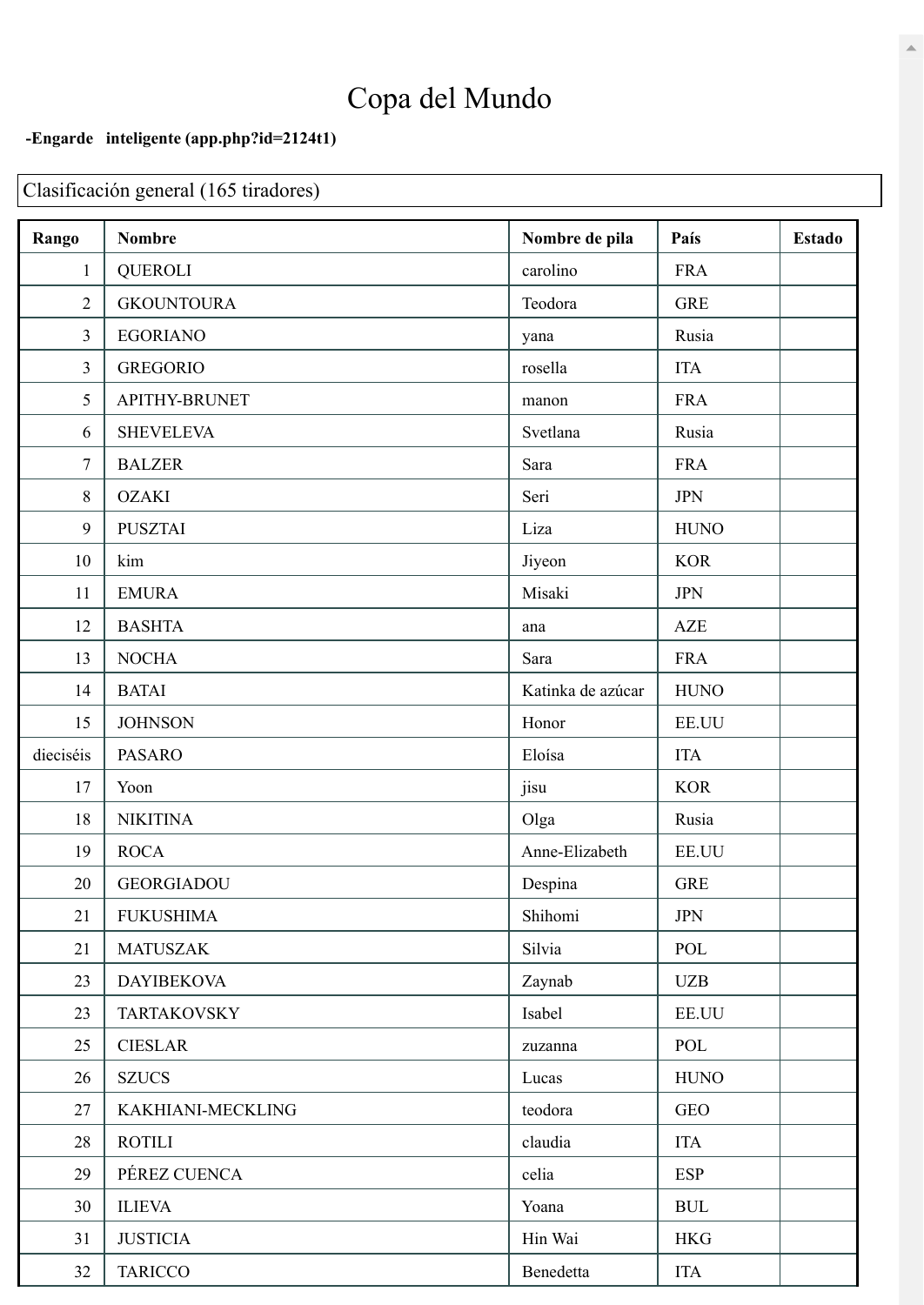| 33       | <b>CHOI</b>                          | Sooyeon         | <b>KOR</b>                                     |
|----------|--------------------------------------|-----------------|------------------------------------------------|
| 34       | <b>TAMURA</b>                        | norica          | <b>JPN</b>                                     |
| 35       | <b>SEO</b>                           | Jiyeon          | <b>KOR</b>                                     |
| 36       | <b>PRIKHODKO</b>                     | tatiana         | <b>KAZ</b>                                     |
| 37       | <b>PEKELMAN</b>                      | Luana           | <b>SOSTÉN</b>                                  |
| 38       | <b>VESTIDELLO</b>                    | Magdalena       | <b>ITA</b>                                     |
| 39       | mikhailova                           | alina           | Rusia                                          |
| 40       | <b>GETTE</b>                         | Isabel          | Alemania                                       |
| 41       | <b>BUNYATOVA</b>                     | sevilla         | <b>AZE</b>                                     |
| 42       | <b>DOSPAGO</b>                       | Karina          | <b>KAZ</b>                                     |
| 43       | <b>MORMILE</b>                       | Clara           | <b>ITA</b>                                     |
| 44       | <b>MAMONTOVA</b>                     | Oleksandra      | Reino Unido                                    |
| 45       | <b>WATOR</b>                         | Angélica        | POL                                            |
| 46       | <b>VONG SAVADY</b>                   | Malina          | <b>FRA</b>                                     |
| 47       | <b>AIME</b>                          | Amalia          | <b>FRA</b>                                     |
| 47       | <b>BAKASTOVA</b>                     | Yulia           | Reino Unido                                    |
| 49       | <b>KRAVATSKA</b>                     | Olena           | Reino Unido                                    |
| 50       | <b>CIARAGLIA</b>                     | Sofía           | <b>ITA</b>                                     |
| 51       | <b>DROZD</b>                         | Dariya          | Rusia                                          |
| 52       | <b>MARTIN-PORTUGUES</b>              | Lucía           | <b>ESP</b>                                     |
| 53       | <b>MAXWELL</b>                       | Caitlín         | <b>GBR</b>                                     |
| 54       | <b>NAVARRO</b>                       | Araceli         | <b>ESP</b>                                     |
| 55       | <b>JEON</b>                          | eunhye          | <b>KOR</b>                                     |
| 56       | <b>MARTIS</b>                        | Sabina          | <b>ROU</b>                                     |
| 57       | <b>FUNKE</b>                         | Julika          | Alemania                                       |
| 58       | <b>SARYBAY</b>                       | Aigerim         | <b>KAZ</b>                                     |
| 59       | <b>MUKAE</b>                         | Ayaka           | <b>JPN</b>                                     |
| 60       | <b>KARIMOVA</b>                      | Sabina          | AZE                                            |
| 61       | <b>KRUEGER</b>                       | Lea             | <b>GER</b>                                     |
| 62       | <b>HERNANDEZ</b>                     | Elena           | <b>ESP</b>                                     |
| 63       | <b>KIMURA</b>                        | Marino          | <b>JPN</b>                                     |
| 64       | <b>KANEKO</b>                        | Yuina           | <b>JPN</b>                                     |
| 65       | <b>GIMALAC</b>                       | Margaux         | <b>FRA</b>                                     |
| 66       | <b>JIJIEISHVILI</b>                  | Lika            | <b>GEO</b>                                     |
| 67<br>68 | <b>CHAMBERLAIN</b><br><b>HRAMOVA</b> | Maia            | <b>USA</b><br>$\mathbf{B}\mathbf{U}\mathbf{L}$ |
| 69       | <b>JENKINS</b>                       | Olga A.<br>Ryan | <b>USA</b>                                     |
| 70       | CHADALAVADA ANANDHA SUNDHARARAMAN    | Bhavani Devi    | $\mathop{\rm IND}\nolimits$                    |
| 71       | <b>LUCARINI</b>                      | Lucia           | <b>ITA</b>                                     |
| 72       | <b>KOZACZUK</b>                      | Malgorzata      | POL                                            |
| 73       | ZINYUKHINA                           | Mariya          | <b>RUS</b>                                     |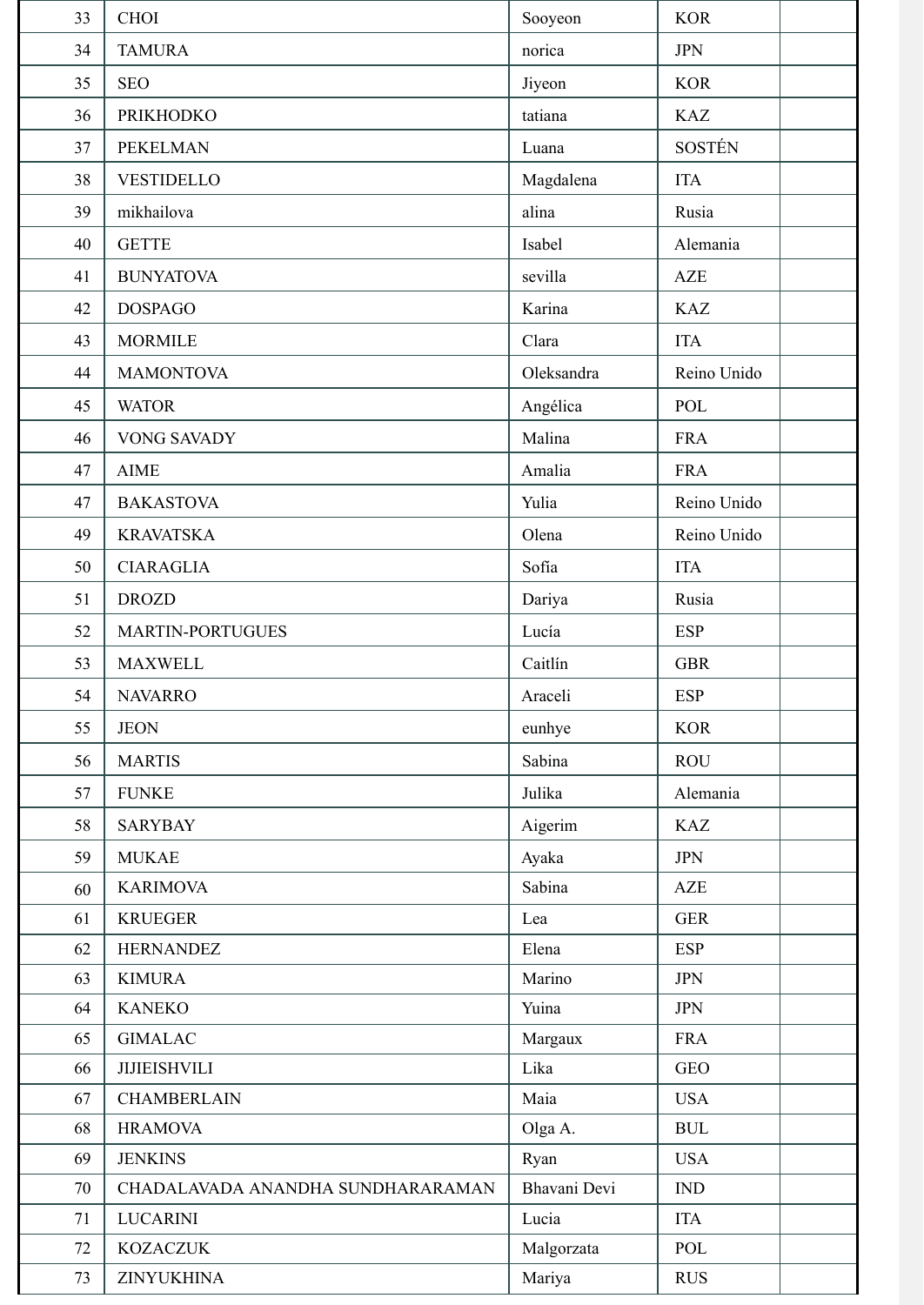| 74  | <b>KLIUCHNIKOVA</b> | Alina         | <b>RUS</b> |
|-----|---------------------|---------------|------------|
| 75  | <b>KOSE</b>         | Fatma Zehra   | <b>TUR</b> |
| 76  | <b>BAZHENOVA</b>    | Anastasia     | <b>RUS</b> |
| 77  | <b>MILLER</b>       | Sky           | <b>USA</b> |
| 78  | <b>KIM</b>          | Jeongmi       | <b>KOR</b> |
| 79  | <b>RAFIEI</b>       | Faezeh        | <b>IRI</b> |
| 80  | <b>PANTIS</b>       | Ilinca        | <b>ROU</b> |
| 81  | <b>PROKUDA</b>      | Olena         | <b>UKR</b> |
| 82  | <b>LEE</b>          | Rajin         | <b>KOR</b> |
| 83  | <b>WAKITA</b>       | Jumi          | <b>JPN</b> |
| 84  | <b>LEUNG</b>        | Lok Man Laren | <b>HKG</b> |
| 85  | <b>POUPINET</b>     | Anne          | <b>FRA</b> |
| 86  | MOHAMED BELKEBIR    | Kaouther      | ALG        |
| 87  | <b>SASAKI</b>       | Haruna        | <b>JPN</b> |
| 88  | <b>RIFKISS</b>      | Margaux       | <b>FRA</b> |
| 89  | <b>PROCHENKO</b>    | Valeriia      | <b>UKR</b> |
| 90  | <b>VIALE</b>        | Mariella      | <b>ITA</b> |
| 91  | DI CARLO            | Alessia       | <b>ITA</b> |
| 92  | <b>ANDREYEVA</b>    | Darya         | <b>BLR</b> |
| 93  | <b>MISSURAI</b>     | Palma         | <b>HUN</b> |
| 94  | <b>UNLUDAG</b>      | Deniz Selin   | <b>TUR</b> |
| 95  | <b>CORTEYN</b>      | Jolien        | <b>BEL</b> |
| 96  | <b>MOSEYKO</b>      | Alina         | <b>RUS</b> |
| 97  | <b>JEON</b>         | Hayoung       | <b>KOR</b> |
| 98  | LASZLO              | Luca          | <b>HUN</b> |
| 99  | <b>NEIKOVA</b>      | Emma          | <b>BUL</b> |
| 100 | <b>SANO</b>         | Yui           | <b>JPN</b> |
| 101 | <b>LUPU</b>         | Andreea       | <b>ROU</b> |
| 102 | <b>SHOKIROVA</b>    | Samira        | <b>UZB</b> |
| 103 | <b>SAZANJIAN</b>    | Najmeh        | IRI        |
| 104 | <b>HUSEYNOVA</b>    | Zarifa        | AZE        |
| 105 | <b>CORTEYN</b>      | Saartje       | <b>BEL</b> |
| 106 | <b>FOX-GITOMER</b>  | Chloe         | <b>USA</b> |
| 107 | <b>CHARKVIANI</b>   | Tamari        | <b>GEO</b> |
| 108 | <b>KOBZEVA</b>      | Valeria       | <b>RUS</b> |
| 109 | <b>PODPASKOVA</b>   | Evgenia       | <b>RUS</b> |
| 110 | <b>KOBAYASHI</b>    | Kanae         | <b>JPN</b> |
| 111 | <b>TSYMBOTA</b>     | Mariya        | <b>UKR</b> |
| 112 | <b>BARZEGAR</b>     | Parimah       | IRI        |
| 113 | <b>VORONINA</b>     | Olena         | <b>UKR</b> |
| 114 | <b>KUVAEVA</b>      | Alexandra     | <b>GEO</b> |
| 115 | SINGLETON-COMFORT   | Leanne        | <b>USA</b> |
| 116 | <b>BENADOUDA</b>    | Chaima        | ALG        |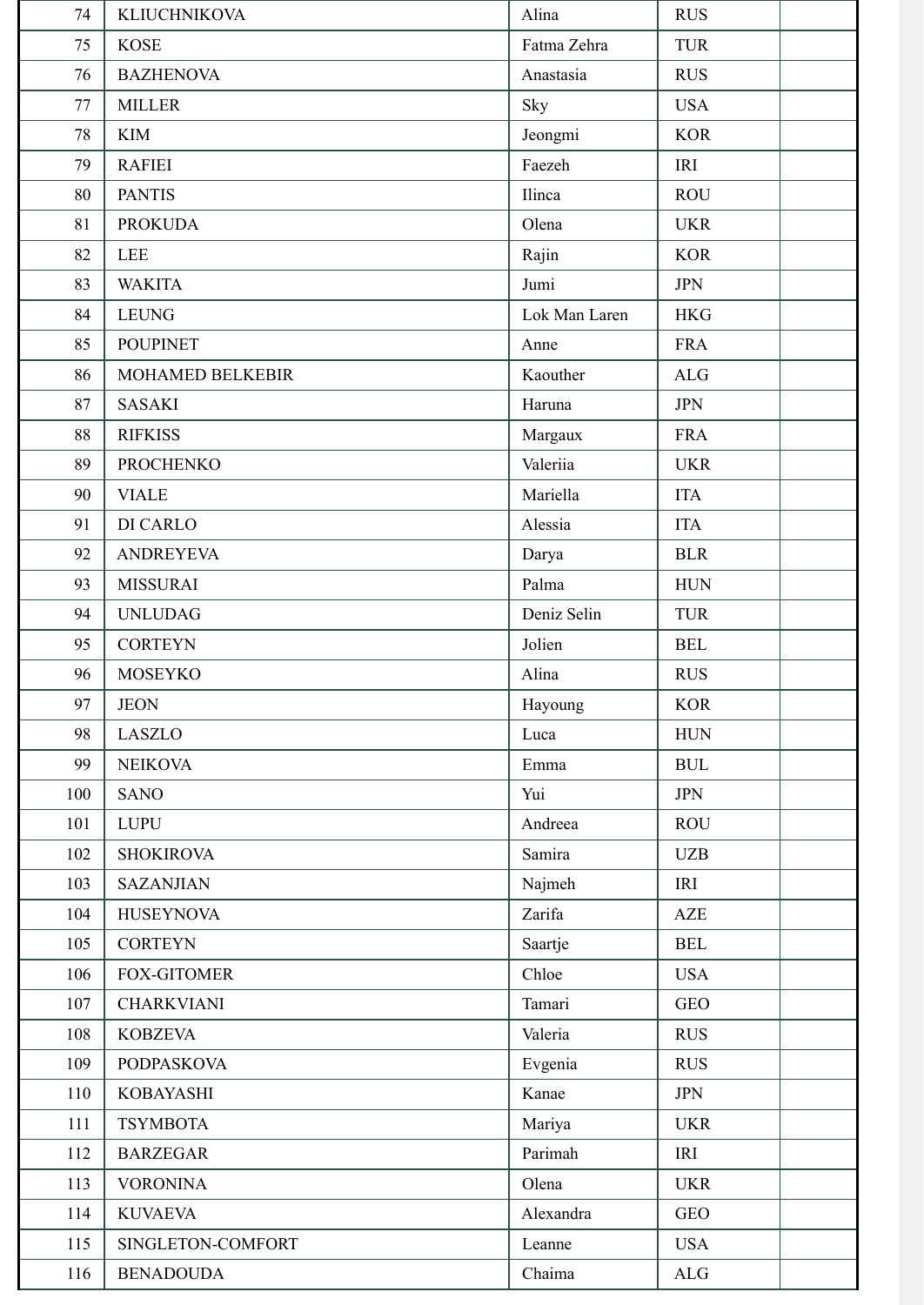| 117 | <b>KASPIAROVICH</b>    | Palina         | <b>AZE</b>     |            |
|-----|------------------------|----------------|----------------|------------|
| 118 | <b>BAGHERZADEH</b>     | Kiana          | IRI            |            |
| 118 | <b>ESPINOSA VELOSO</b> | Candela Belen  | <b>ARG</b>     |            |
| 120 | <b>NAZLYMOV</b>        | Tatiana        | <b>USA</b>     |            |
| 121 | <b>ABDULLAEVA</b>      | Jasmina        | <b>UZB</b>     |            |
| 121 | <b>GULIK</b>           | Anastassiya    | <b>KAZ</b>     |            |
| 123 | <b>GASPARIN</b>        | Giulia         | <b>BRA</b>     |            |
| 124 | <b>JOSE</b>            | Josna Christy  | IND            |            |
| 125 | HERRERA LARA           | Luisa Fernanda | <b>UZB</b>     |            |
| 126 | <b>KURTH</b>           | Emily          | <b>GER</b>     |            |
| 127 | <b>DAVIS</b>           | Alexandra      | <b>GBR</b>     |            |
| 128 | <b>CHU</b>             | Wing Kiu       | <b>HKG</b>     |            |
| 129 | <b>KARUNAKARAN</b>     | Anitha         | $\mathbf{IND}$ |            |
| 130 | <b>PERDIBAEVA</b>      | Gulistan       | <b>UZB</b>     |            |
| 131 | <b>GUNGOR</b>          | Nil            | <b>TUR</b>     |            |
| 132 | <b>DERKUM</b>          | Liska          | <b>GER</b>     |            |
| 133 | LAU                    | Wing Yi        | <b>HKG</b>     |            |
| 134 | <b>RAHACHEUSKAYA</b>   | Katsiaryna     | <b>BLR</b>     |            |
| 135 | <b>IACOB</b>           | Felicia        | <b>ROU</b>     |            |
| 136 | <b>KATONA</b>          | Renata         | <b>HUN</b>     |            |
| 137 | <b>KEHLI</b>           | Zohra Nora     | ALG            |            |
| 138 | <b>TROIS</b>           | Karina         | <b>BRA</b>     |            |
| 139 | <b>MONTOYA</b>         | Paula          | <b>ESP</b>     |            |
| 140 | <b>IVANISHCHANKA</b>   | Hanna          | <b>BLR</b>     |            |
| 140 | <b>LUTEA</b>           | Tania          | <b>ROU</b>     |            |
| 142 | <b>LEE</b>             | Luiza          | <b>BRA</b>     |            |
| 142 | <b>TOGAYMURODOVA</b>   | Shakhnoza      | <b>UZB</b>     |            |
| 144 | <b>BRAY</b>            | Jenna          | <b>GBR</b>     |            |
| 144 | <b>DAYKIN</b>          | Kate           | <b>GBR</b>     |            |
| 146 | <b>AHADOVA</b>         | Aysel          | AZE            |            |
| 147 | <b>JAKSYBAEVA</b>      | Nargiza        | <b>UZB</b>     |            |
| 148 | <b>KAPYDZHY</b>        | Zhasmin        | <b>KAZ</b>     |            |
| 149 | <b>HANZLIKOVA</b>      | Klara          | CZE            |            |
| 150 | <b>ARCHVADZE</b>       | Kato           | <b>GEO</b>     |            |
| 150 | <b>KAKOISHVILI</b>     | Mari           | <b>GEO</b>     |            |
| 152 | <b>GOGUA</b>           | Salome         | <b>GEO</b>     |            |
| 153 | <b>CHIERIGHINI</b>     | Pietra         | <b>BRA</b>     |            |
| 154 | TUGUSHI                | Mariam         | <b>GEO</b>     |            |
|     | <b>BEVIZ</b>           | Dorottya       | <b>HUN</b>     | <b>DNF</b> |
|     | <b>ERBIL</b>           | Nisanur        | <b>TUR</b>     | <b>DNF</b> |
|     | <b>ISROILOVA</b>       | Venera         | <b>UZB</b>     | <b>DNF</b> |
|     | <b>KESZEI</b>          | Kira           | <b>HUN</b>     | <b>DNF</b> |
|     | <b>MATEI</b>           | Maria          | <b>ROU</b>     | <b>DNF</b> |